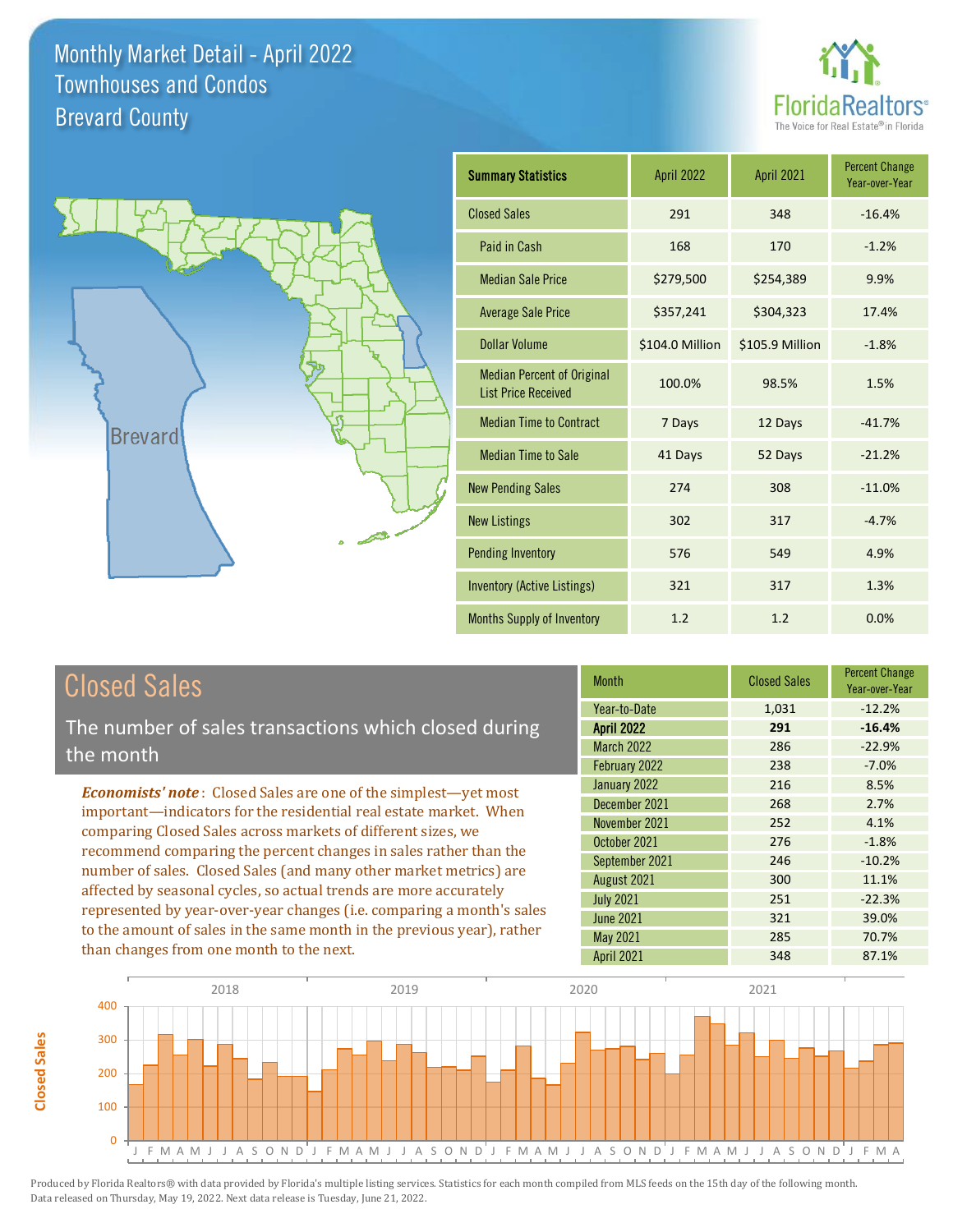this statistic should be interpreted with care.



154 33.9%

| Cash Sales                                                                     | <b>Month</b>      | <b>Cash Sales</b> | <b>Percent Change</b><br>Year-over-Year |
|--------------------------------------------------------------------------------|-------------------|-------------------|-----------------------------------------|
|                                                                                | Year-to-Date      | 547               | $-5.2%$                                 |
| The number of Closed Sales during the month in which                           | <b>April 2022</b> | 168               | $-1.2%$                                 |
| buyers exclusively paid in cash                                                | <b>March 2022</b> | 151               | $-17.5%$                                |
|                                                                                | February 2022     | 117               | $-12.0%$                                |
|                                                                                | January 2022      | 111               | 22.0%                                   |
|                                                                                | December 2021     | 130               | 25.0%                                   |
| <b>Economists' note:</b> Cash Sales can be a useful indicator of the extent to | November 2021     | 129               | 29.0%                                   |
| which investors are participating in the market. Why? Investors are            | October 2021      | 138               | 11.3%                                   |
| far more likely to have the funds to purchase a home available up front,       | September 2021    | 116               | $-1.7%$                                 |
| whereas the typical homebuyer requires a mortgage or some other                | August 2021       | 136               | 21.4%                                   |
| form of financing. There are, of course, many possible exceptions, so          | <b>July 2021</b>  | 131               | $-10.9%$                                |

J F M A M J J A S O N D J F M A M J J A S O N D J F M A M J J A S O N D J F M A M J J A S O N D J F M A 0 50 100 150 200 2018 2019 2020 2021

# Cash Sales as a Percentage of Closed Sales

The percentage of Closed Sales during the month which were Cash Sales

*Economists' note* : This statistic is simply another way of viewing Cash Sales. The remaining percentages of Closed Sales (i.e. those not paid fully in cash) each month involved some sort of financing, such as mortgages, owner/seller financing, assumed loans, etc.

| <b>Month</b>      | <b>Percent of Closed</b><br>Sales Paid in Cash | <b>Percent Change</b><br>Year-over-Year |
|-------------------|------------------------------------------------|-----------------------------------------|
| Year-to-Date      | 53.1%                                          | 8.1%                                    |
| April 2022        | 57.7%                                          | 18.0%                                   |
| <b>March 2022</b> | 52.8%                                          | 7.1%                                    |
| February 2022     | 49.2%                                          | $-5.4%$                                 |
| January 2022      | 51.4%                                          | 12.5%                                   |
| December 2021     | 48.5%                                          | 21.9%                                   |
| November 2021     | 51.2%                                          | 24.0%                                   |
| October 2021      | 50.0%                                          | 13.4%                                   |
| September 2021    | 47.2%                                          | 9.5%                                    |
| August 2021       | 45.3%                                          | 9.2%                                    |
| <b>July 2021</b>  | 52.2%                                          | 14.7%                                   |
| <b>June 2021</b>  | 48.0%                                          | $-3.6%$                                 |
| May 2021          | 50.2%                                          | 13.3%                                   |
| <b>April 2021</b> | 48.9%                                          | 33.6%                                   |

May 2021 143 143 93.2%

June 2021

April 2021 170 150.0%



**Cash Sales**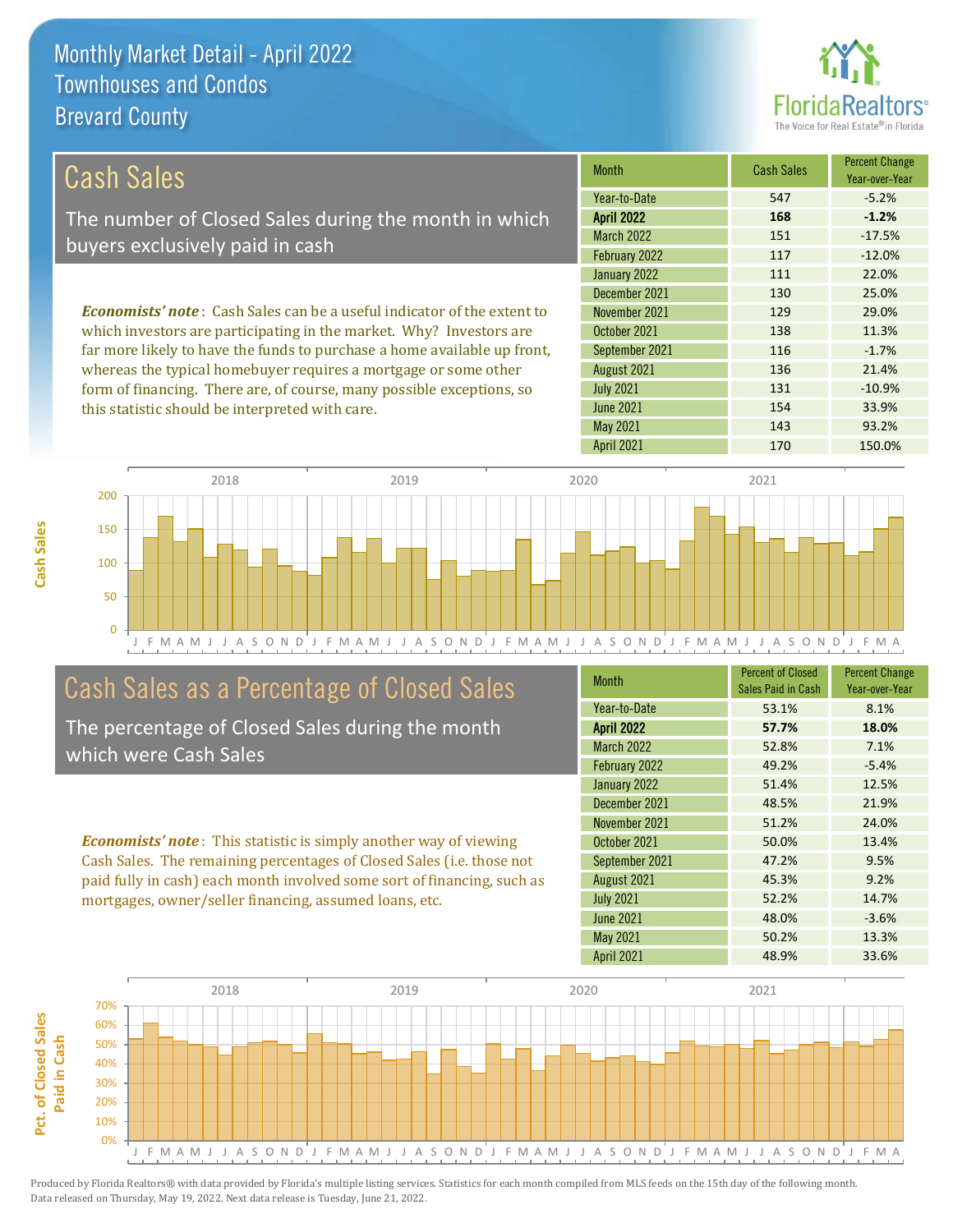

#### *Economists' note* : Median Sale Price is our preferred summary statistic for price activity because, unlike Average Sale Price, Median Sale Price is not sensitive to high sale prices for small numbers of homes that may not be characteristic of the market area. Keep in mind that median price trends over time are not always solely caused by changes in the general value of local real estate. Median sale price only reflects the values of the homes that *sold* each month, and the mix of the types of homes that sell can change over time. April 2021 **\$254,389** 18.3% June 2021 **\$232,000** \$234,000 May 2021 **\$230,000** \$230,000 36.9% August 2021 **\$261,868** 17.6% July 2021 **\$235,000** 9.3% \$260,750 15.9% December 2021 **\$261,500** 17.3% September 2021 **\$245,000** 28.9% March 2022 \$283,500 28.9% February 2022 \$265,000 29.3% November 2021 **\$248,150** \$248.150 October 2021 **\$249,450 17.1%** January 2022 Month Median Sale Price Percent Change Year-over-Year April 2022 **\$279,500 9.9%** Year-to-Date \$270,000 18.4% Median Sale Price The median sale price reported for the month (i.e. 50% of sales were above and 50% of sales were below)



# Average Sale Price

The average sale price reported for the month (i.e. total sales in dollars divided by the number of sales)

*Economists' note* : Usually, we prefer Median Sale Price over Average Sale Price as a summary statistic for home prices. However, Average Sale Price does have its uses—particularly when it is analyzed alongside the Median Sale Price. For one, the relative difference between the two statistics can provide some insight into the market for higher-end homes in an area.

| Month             | <b>Average Sale Price</b> | <b>Percent Change</b><br>Year-over-Year |
|-------------------|---------------------------|-----------------------------------------|
| Year-to-Date      | \$334,792                 | 21.7%                                   |
| <b>April 2022</b> | \$357,241                 | 17.4%                                   |
| March 2022        | \$341,543                 | 27.4%                                   |
| February 2022     | \$323,526                 | 28.0%                                   |
| January 2022      | \$308,021                 | 16.1%                                   |
| December 2021     | \$324,136                 | 23.2%                                   |
| November 2021     | \$293,345                 | 0.4%                                    |
| October 2021      | \$309,291                 | 18.7%                                   |
| September 2021    | \$315,824                 | 37.7%                                   |
| August 2021       | \$311,423                 | 19.6%                                   |
| <b>July 2021</b>  | \$281,488                 | 7.1%                                    |
| <b>June 2021</b>  | \$289,044                 | 8.5%                                    |
| May 2021          | \$273,991                 | 33.9%                                   |
| April 2021        | \$304,323                 | 29.7%                                   |



Produced by Florida Realtors® with data provided by Florida's multiple listing services. Statistics for each month compiled from MLS feeds on the 15th day of the following month. Data released on Thursday, May 19, 2022. Next data release is Tuesday, June 21, 2022.

**Average Sale Price**

**Average Sale Price**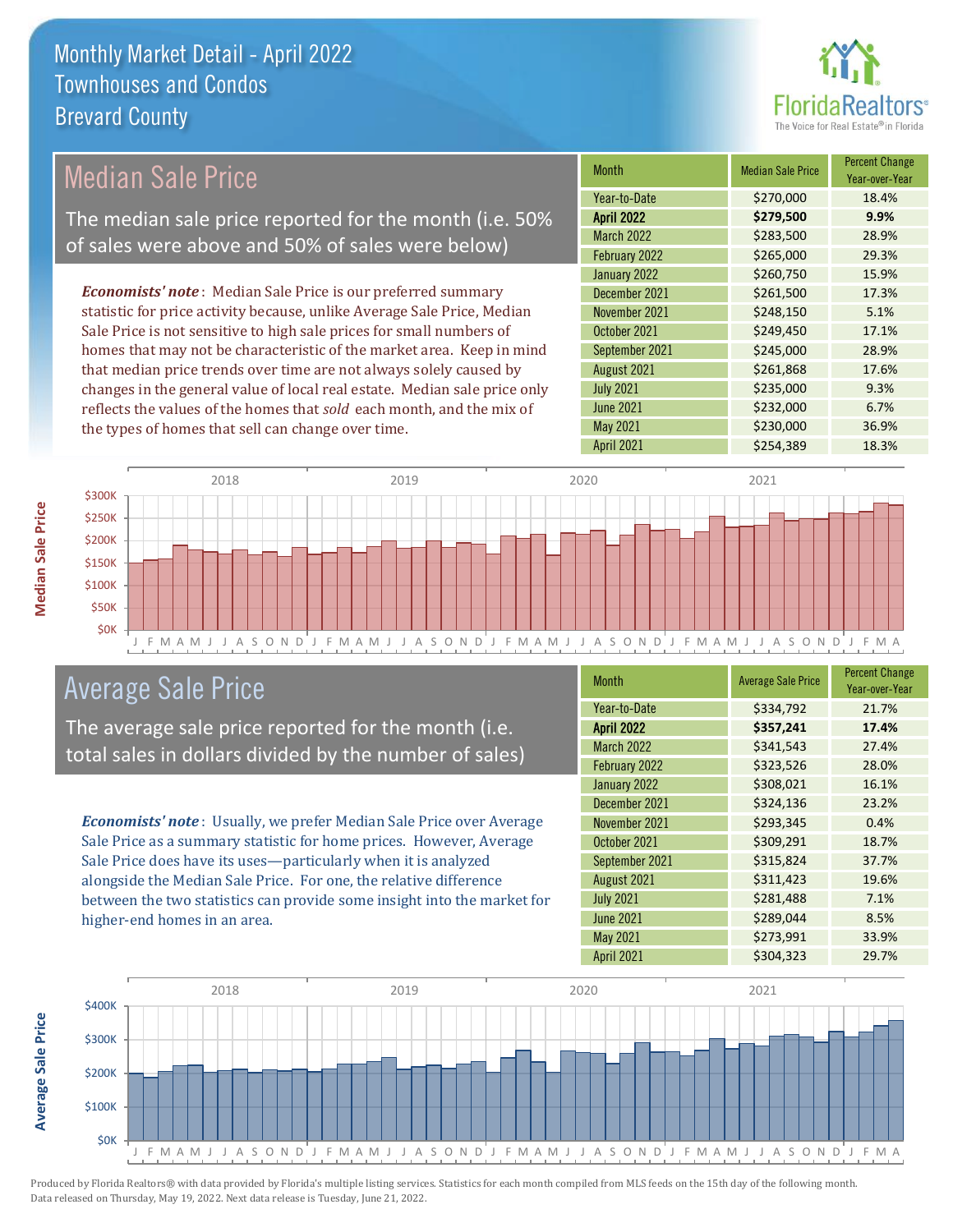

### ollar Volume

The sum of the sale prices for all sales which closed during the month

*Economists' note* : Dollar Volume is simply the sum of all sale prices in a given time period, and can quickly be calculated by multiplying Closed Sales by Average Sale Price. It is a strong indicator of the health of the real estate industry in a market, and is of particular interest to real estate professionals, investors, analysts, and government agencies. Potential home sellers and home buyers, on the other hand, will likely be better served by paying attention to trends in the two components of Dollar Volume (i.e. sales and prices) individually.

| Month             | <b>Dollar Volume</b> | <b>Percent Change</b><br>Year-over-Year |
|-------------------|----------------------|-----------------------------------------|
| Year-to-Date      | \$345.2 Million      | 6.9%                                    |
| <b>April 2022</b> | \$104.0 Million      | $-1.8%$                                 |
| March 2022        | \$97.7 Million       | $-1.8%$                                 |
| February 2022     | \$77.0 Million       | 19.0%                                   |
| January 2022      | \$66.5 Million       | 26.0%                                   |
| December 2021     | \$86.9 Million       | 26.5%                                   |
| November 2021     | \$73.9 Million       | 4.5%                                    |
| October 2021      | \$85.4 Million       | 16.6%                                   |
| September 2021    | \$77.7 Million       | 23.6%                                   |
| August 2021       | \$93.4 Million       | 32.9%                                   |
| <b>July 2021</b>  | \$70.7 Million       | $-16.8%$                                |
| <b>June 2021</b>  | \$92.8 Million       | 50.7%                                   |
| May 2021          | \$78.1 Million       | 128.5%                                  |
| April 2021        | \$105.9 Million      | 142.6%                                  |



# Median Percent of Original List Price Received

The median of the sale price (as a percentage of the original list price) across all properties selling during the month

*Economists' note* : The Median Percent of Original List Price Received is useful as an indicator of market recovery, since it typically rises as buyers realize that the market may be moving away from them and they need to match the selling price (or better it) in order to get a contract on the house. This is usually the last measure to indicate a market has shifted from down to up, so it is what we would call a *lagging* indicator.

| <b>Month</b>      | Med. Pct. of Orig.<br><b>List Price Received</b> | <b>Percent Change</b><br>Year-over-Year |
|-------------------|--------------------------------------------------|-----------------------------------------|
| Year-to-Date      | 100.0%                                           | 2.5%                                    |
| <b>April 2022</b> | 100.0%                                           | 1.5%                                    |
| <b>March 2022</b> | 100.0%                                           | 2.4%                                    |
| February 2022     | 99.7%                                            | 3.9%                                    |
| January 2022      | 98.7%                                            | 1.5%                                    |
| December 2021     | 98.2%                                            | 1.9%                                    |
| November 2021     | 98.9%                                            | 2.0%                                    |
| October 2021      | 99.3%                                            | 2.6%                                    |
| September 2021    | 98.9%                                            | 2.5%                                    |
| August 2021       | 100.0%                                           | 4.5%                                    |
| <b>July 2021</b>  | 100.0%                                           | 4.1%                                    |
| <b>June 2021</b>  | 100.0%                                           | 4.5%                                    |
| May 2021          | 99.0%                                            | 3.4%                                    |
| <b>April 2021</b> | 98.5%                                            | 2.7%                                    |

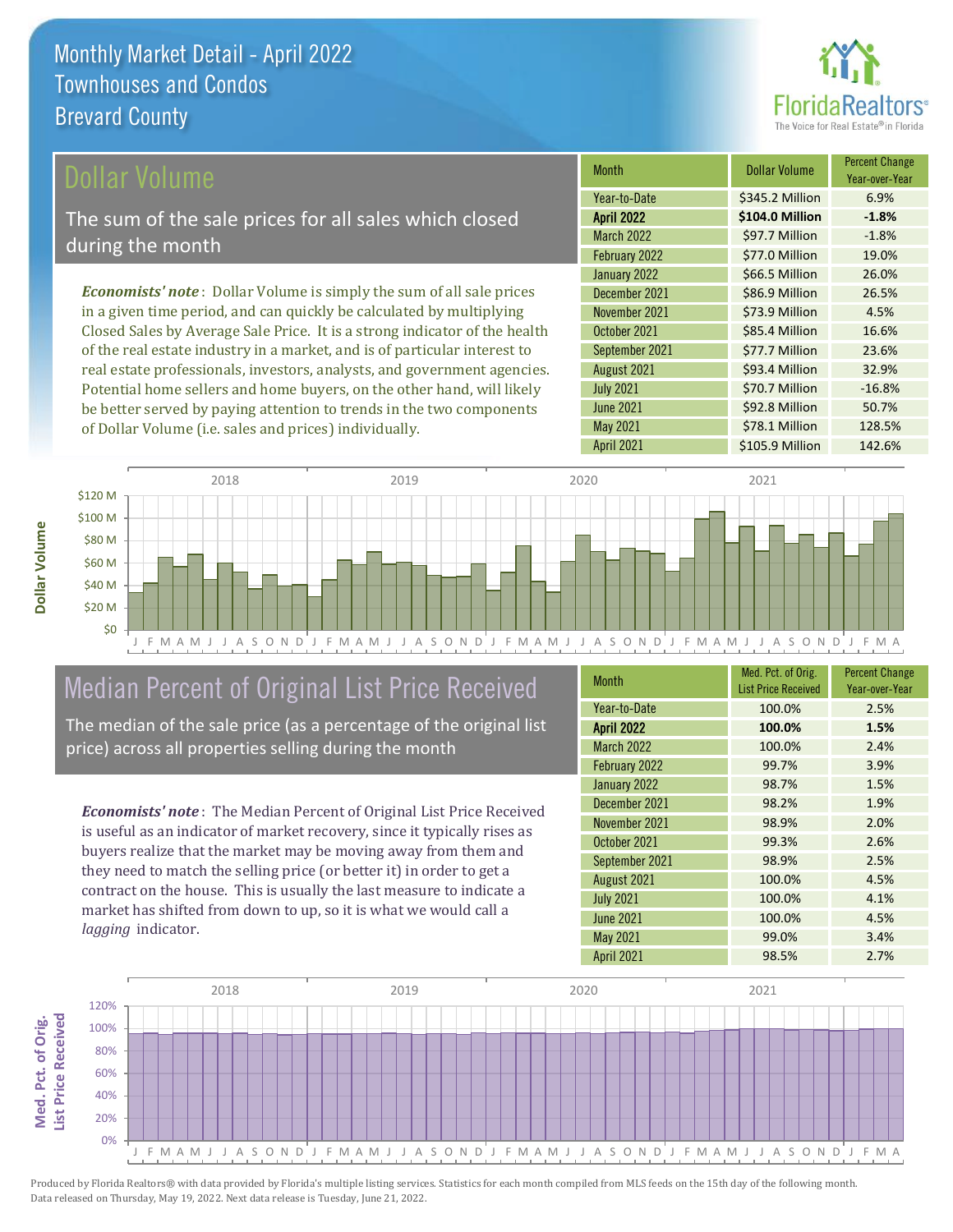

# Median Time to Contract

The median number of days between the listing date and contract date for all Closed Sales during the month

*Economists' note* : Like Time to Sale, Time to Contract is a measure of the length of the home selling process calculated for sales which closed during the month. The difference is that Time to Contract measures the number of days between the initial listing of a property and the signing of the contract which eventually led to the closing of the sale. When the gap between Median Time to Contract and Median Time to Sale grows, it is usually a sign of longer closing times and/or declining numbers of cash sales.

| <b>Month</b>      | <b>Median Time to</b><br>Contract | <b>Percent Change</b><br>Year-over-Year |
|-------------------|-----------------------------------|-----------------------------------------|
| Year-to-Date      | 8 Days                            | $-52.9%$                                |
| <b>April 2022</b> | 7 Days                            | $-41.7%$                                |
| March 2022        | 8 Days                            | $-46.7%$                                |
| February 2022     | 10 Days                           | $-56.5%$                                |
| January 2022      | 11 Days                           | $-56.0%$                                |
| December 2021     | 13 Days                           | $-48.0%$                                |
| November 2021     | 15 Days                           | $-28.6%$                                |
| October 2021      | 10 Days                           | $-50.0%$                                |
| September 2021    | 12 Days                           | $-57.1%$                                |
| August 2021       | 15 Days                           | $-46.4%$                                |
| <b>July 2021</b>  | 8 Days                            | $-82.6%$                                |
| <b>June 2021</b>  | 8 Days                            | $-81.4%$                                |
| May 2021          | 11 Days                           | $-70.3%$                                |
| <b>April 2021</b> | 12 Days                           | $-53.8%$                                |



## Median Time to Sale

**Median Time to** 

**Median Time to** 

The median number of days between the listing date and closing date for all Closed Sales during the month

*Economists' note* : Time to Sale is a measure of the length of the home selling process, calculated as the number of days between the initial listing of a property and the closing of the sale. *Median* Time to Sale is the amount of time the "middle" property selling this month was on the market. That is, 50% of homes selling this month took *less* time to sell, and 50% of homes took *more* time to sell. Median Time to Sale gives a more accurate picture than Average Time to Sale, which can be skewed upward by small numbers of properties taking an abnormally long time to sell.

| <b>Month</b>      | <b>Median Time to Sale</b> | <b>Percent Change</b><br>Year-over-Year |
|-------------------|----------------------------|-----------------------------------------|
| Year-to-Date      | 44 Days                    | $-21.4%$                                |
| <b>April 2022</b> | 41 Days                    | $-21.2%$                                |
| <b>March 2022</b> | 42 Days                    | $-20.8%$                                |
| February 2022     | 43 Days                    | $-32.8%$                                |
| January 2022      | 50 Days                    | $-24.2%$                                |
| December 2021     | 49 Days                    | $-22.2%$                                |
| November 2021     | 49 Days                    | $-23.4%$                                |
| October 2021      | 44 Days                    | $-22.8%$                                |
| September 2021    | 48 Days                    | $-25.0%$                                |
| August 2021       | 53 Days                    | $-25.4%$                                |
| <b>July 2021</b>  | 44 Days                    | $-48.2%$                                |
| <b>June 2021</b>  | 45 Days                    | $-46.4%$                                |
| May 2021          | 48 Days                    | $-28.4%$                                |
| April 2021        | 52 Days                    | $-27.8%$                                |

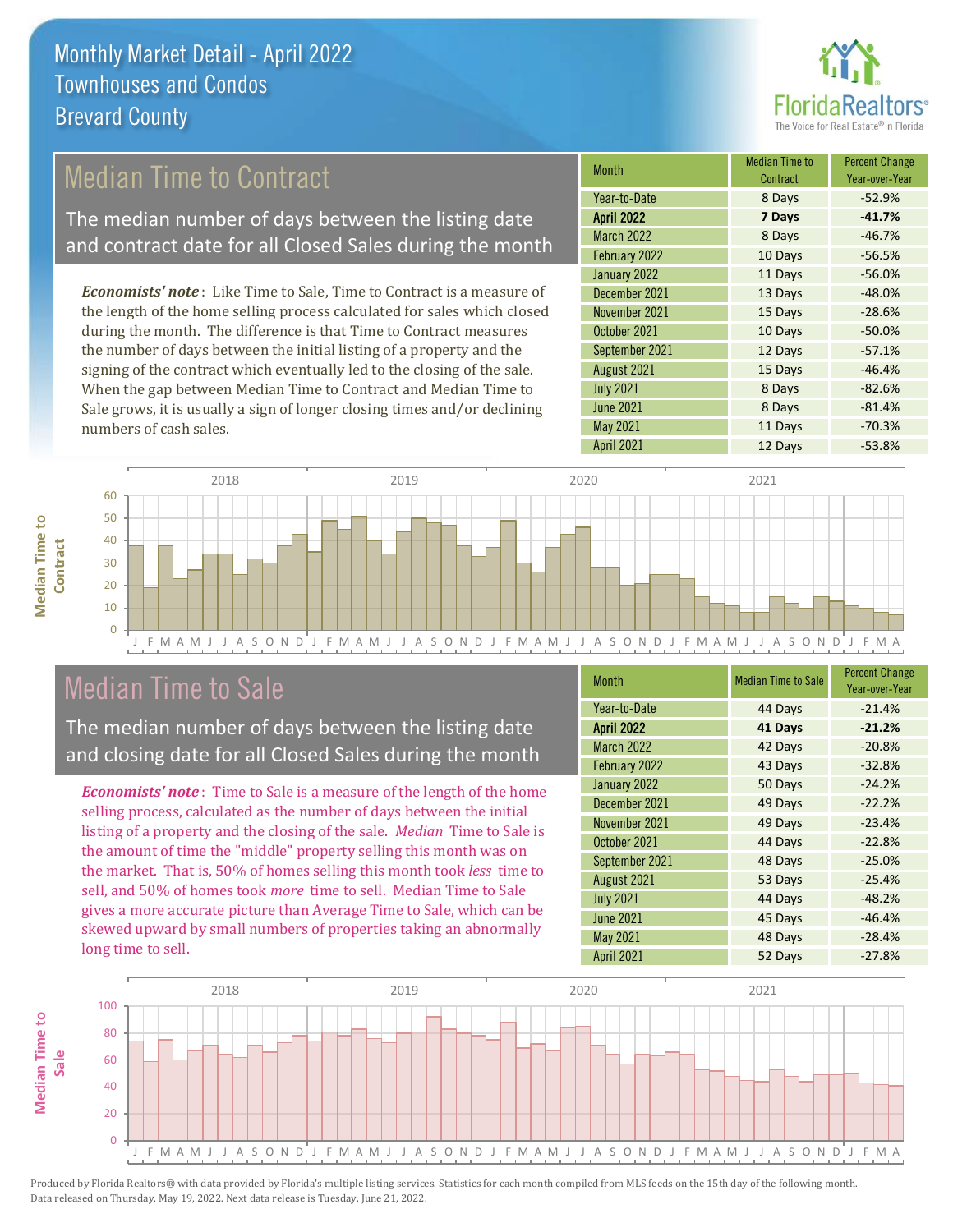distressed properties for sale.



| <b>New Pending Sales</b>                                                       | <b>Month</b>      | <b>New Pending Sales</b> | <b>Percent Change</b><br>Year-over-Year |
|--------------------------------------------------------------------------------|-------------------|--------------------------|-----------------------------------------|
|                                                                                | Year-to-Date      | 1,192                    | $-15.6%$                                |
| The number of listed properties that went under                                | <b>April 2022</b> | 274                      | $-11.0%$                                |
| contract during the month                                                      | <b>March 2022</b> | 318                      | $-23.2%$                                |
|                                                                                | February 2022     | 294                      | $-15.8%$                                |
|                                                                                | January 2022      | 306                      | $-10.3%$                                |
| <b>Economists' note</b> : Because of the typical length of time it takes for a | December 2021     | 248                      | 6.4%                                    |
| sale to close, economists consider Pending Sales to be a decent                | November 2021     | 276                      | 12.7%                                   |
| indicator of potential future Closed Sales. It is important to bear in         | October 2021      | 290                      | $-0.3%$                                 |
| mind, however, that not all Pending Sales will be closed successfully.         | September 2021    | 268                      | 5.1%                                    |
| So, the effectiveness of Pending Sales as a future indicator of Closed         | August 2021       | 299                      | $-10.7%$                                |
| Sales is susceptible to changes in market conditions such as the               | <b>July 2021</b>  | 260                      | $-16.1%$                                |



# New Listings

The number of properties put onto the market during the month

availability of financing for homebuyers and the inventory of

*Economists' note* : New Listings tend to rise in delayed response to increasing prices, so they are often seen as a lagging indicator of market health. As prices rise, potential sellers raise their estimations of value—and in the most recent cycle, rising prices have freed up many potential sellers who were previously underwater on their mortgages. Note that in our calculations, we take care to not include properties that were recently taken off the market and quickly relisted, since these are not really *new* listings.

| <b>Month</b>      | <b>New Listings</b> | <b>Percent Change</b><br>Year-over-Year |
|-------------------|---------------------|-----------------------------------------|
| Year-to-Date      | 1,203               | $-5.6%$                                 |
| <b>April 2022</b> | 302                 | $-4.7%$                                 |
| <b>March 2022</b> | 340                 | 0.0%                                    |
| February 2022     | 278                 | $-10.3%$                                |
| January 2022      | 283                 | $-8.1%$                                 |
| December 2021     | 209                 | $-7.5%$                                 |
| November 2021     | 259                 | $-11.3%$                                |
| October 2021      | 284                 | $-1.7%$                                 |
| September 2021    | 261                 | 3.2%                                    |
| August 2021       | 317                 | $-2.8%$                                 |
| <b>July 2021</b>  | 348                 | 21.7%                                   |
| <b>June 2021</b>  | 347                 | 34.5%                                   |
| <b>May 2021</b>   | 281                 | $-7.0%$                                 |
| <b>April 2021</b> | 317                 | 56.2%                                   |

June 2021 275 -16.4% May 2021 342 27.6%



Produced by Florida Realtors® with data provided by Florida's multiple listing services. Statistics for each month compiled from MLS feeds on the 15th day of the following month. Data released on Thursday, May 19, 2022. Next data release is Tuesday, June 21, 2022.

**New Listings**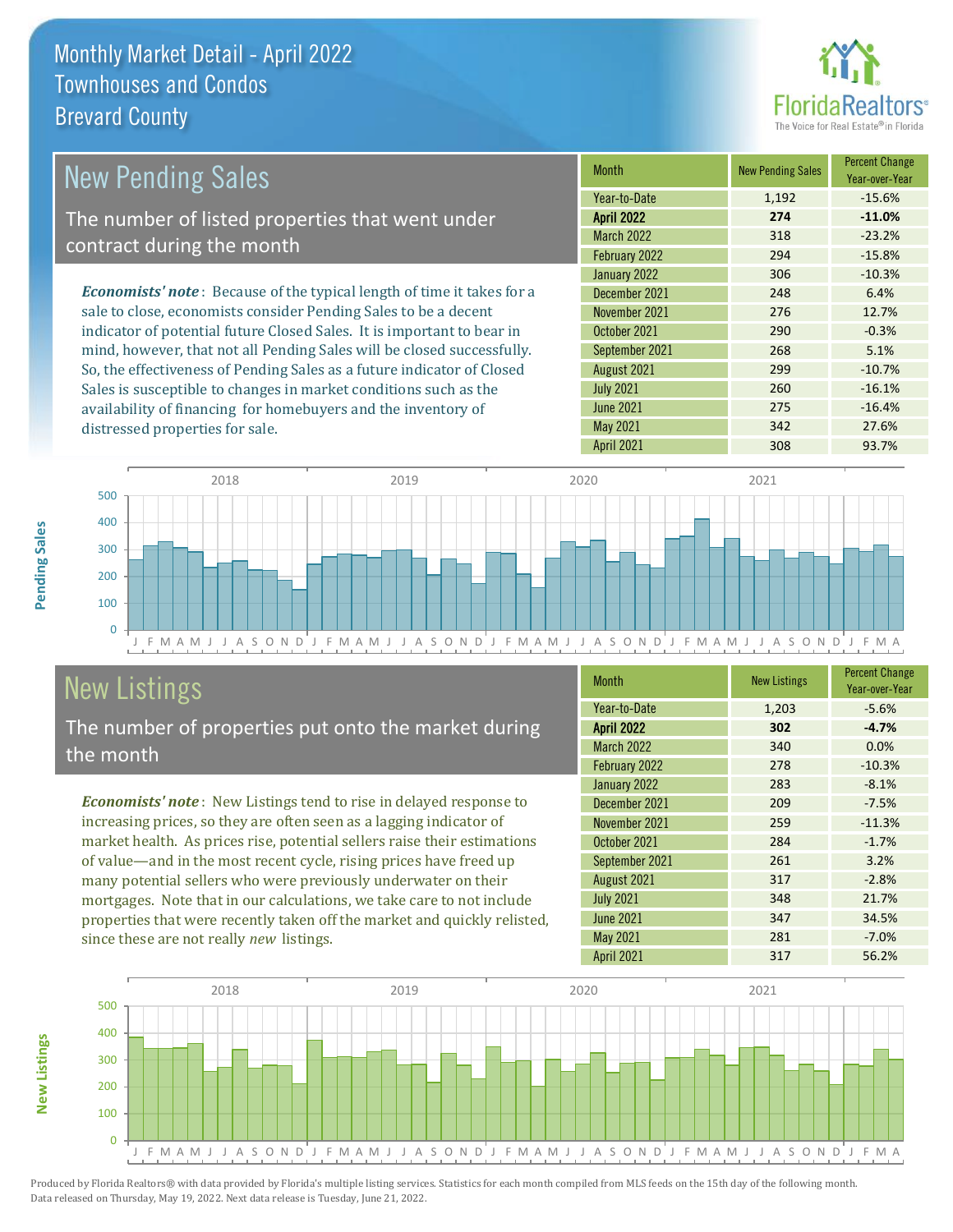

# *Economists' note* : There are a number of ways to define and calculate Inventory (Active Listings) The number of property listings active at the end of the month

Inventory. Our method is to simply count the number of active listings on the last day of the month, and hold this number to compare with the same month the following year. Inventory rises when New Listings are outpacing the number of listings that go off-market (regardless of whether they actually sell). Likewise, it falls when New Listings aren't keeping up with the rate at which homes are going off-market.

| <b>Month</b>             | Inventory | <b>Percent Change</b><br>Year-over-Year |
|--------------------------|-----------|-----------------------------------------|
| <b>YTD (Monthly Avg)</b> | 294       | $-25.9%$                                |
| <b>April 2022</b>        | 321       | 1.3%                                    |
| <b>March 2022</b>        | 298       | $-12.1%$                                |
| February 2022            | 270       | $-38.6%$                                |
| January 2022             | 288       | $-41.6%$                                |
| December 2021            | 320       | $-42.0%$                                |
| November 2021            | 365       | $-37.9%$                                |
| October 2021             | 380       | $-32.6%$                                |
| September 2021           | 392       | $-32.9%$                                |
| August 2021              | 398       | $-36.2%$                                |
| <b>July 2021</b>         | 403       | $-38.4%$                                |
| <b>June 2021</b>         | 337       | $-51.1%$                                |
| <b>May 2021</b>          | 272       | $-66.0%$                                |
| April 2021               | 317       | $-61.7%$                                |



# Months Supply of Inventory

An estimate of the number of months it will take to deplete the current Inventory given recent sales rates

*Economists' note* : MSI is a useful indicator of market conditions. The benchmark for a balanced market (favoring neither buyer nor seller) is 5.5 months of inventory. Anything higher is traditionally a buyers' market, and anything lower is a sellers' market. There is no single accepted way of calculating MSI. A common method is to divide current Inventory by the most recent month's Closed Sales count, but this count is a usually poor predictor of future Closed Sales due to seasonal cycles. To eliminate seasonal effects, we use the 12-month average of monthly Closed Sales instead.

| <b>Month</b>             | <b>Months Supply</b> | <b>Percent Change</b><br>Year-over-Year |
|--------------------------|----------------------|-----------------------------------------|
| <b>YTD (Monthly Avg)</b> | 1.1                  | $-31.3%$                                |
| <b>April 2022</b>        | 1.2                  | 0.0%                                    |
| <b>March 2022</b>        | 1.1                  | $-15.4%$                                |
| February 2022            | 1.0                  | $-44.4%$                                |
| January 2022             | 1.0                  | $-50.0%$                                |
| December 2021            | 1.1                  | $-52.2%$                                |
| November 2021            | 1.3                  | $-45.8%$                                |
| October 2021             | 1.4                  | $-41.7%$                                |
| September 2021           | 1.4                  | $-44.0%$                                |
| August 2021              | 1.4                  | $-48.1%$                                |
| <b>July 2021</b>         | 1.4                  | $-51.7%$                                |
| <b>June 2021</b>         | 1.2                  | $-61.3%$                                |
| <b>May 2021</b>          | 1.0                  | $-71.4%$                                |
| <b>April 2021</b>        | 1.2                  | $-65.7%$                                |

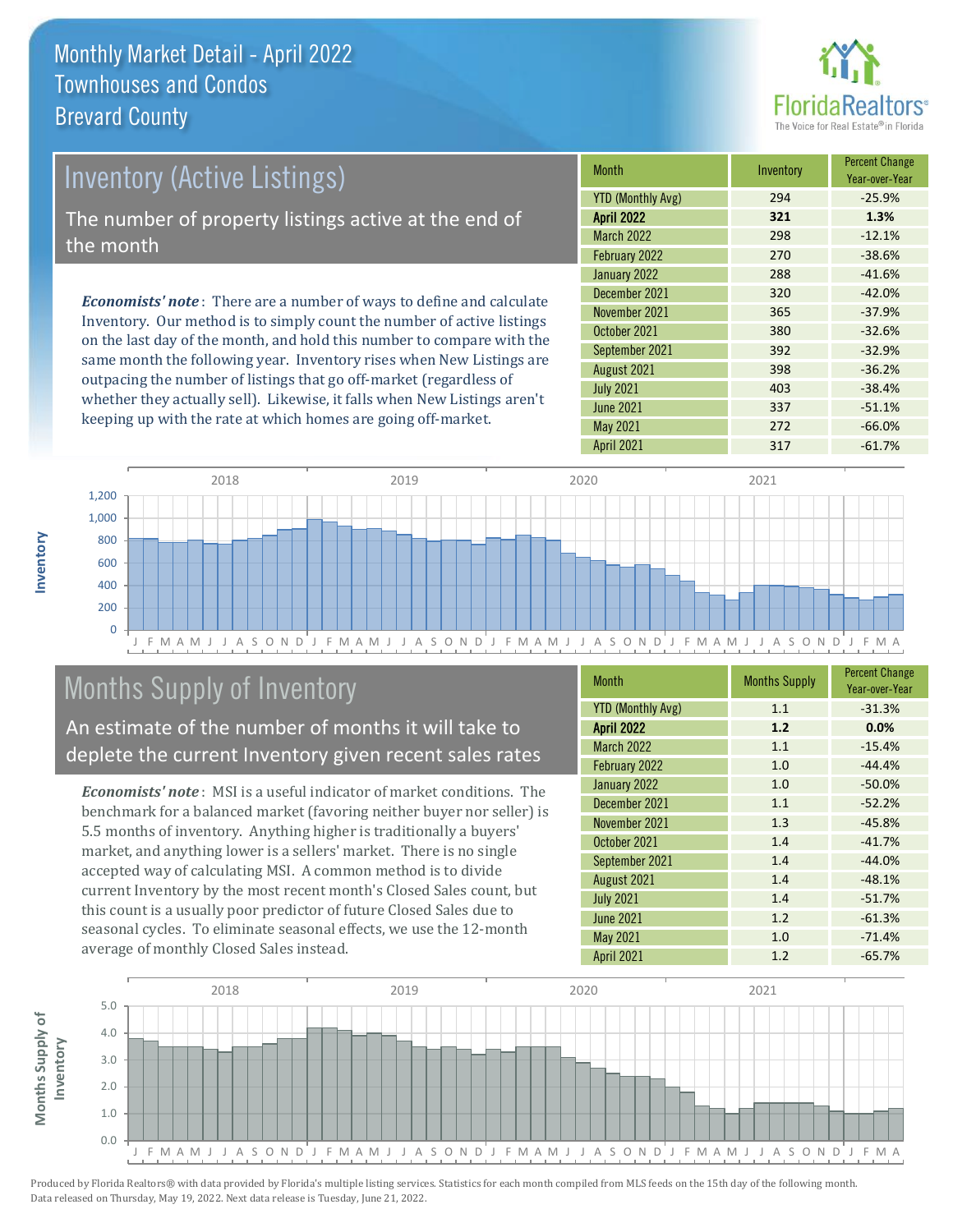

#### \$100,000 - \$149,999 26 -42.2% Sale Price Closed Sales Percent Change Year-over-Year Less than  $$50,000$  0 0 N/A \$50,000 - \$99,999 10 -37.5% \$150,000 - \$199,999 46 -24.6% \$200,000 - \$249,999 34 -12.8% \$400,000 - \$599,999 46 -13.2% \$600,000 - \$999,999 31 55.0% *Economists' note:* Closed Sales are one of the simplest—yet most important—indicators for the residential real estate market. When comparing Closed Sales across markets of different sizes, we recommend comparing the percent changes in sales rather than the number of sales. Closed Sales (and many other market metrics) are affected by seasonal cycles, so actual trends are more accurately represented by year-over-year changes (i.e. comparing a month's sales to the amount of sales in the same month in the previous year), rather than changes from one month to the next. \$1,000,000 or more 9 125.0% \$250,000 - \$299,999 39 -25.0% \$300,000 - \$399,999 50 -13.8% 70 **April 2021 April 2022** 70 Closed Sales by Sale Price The number of sales transactions which closed during the month



### Median Time to Contract by Sale Price The median number of days between the listing date and contract date for all Closed Sales during the month

*Economists' note* : Like Time to Sale, Time to Contract is a measure of the length of the home selling process calculated for sales which closed during the month. The difference is that Time to Contract measures the number of days between the initial listing of a property and the signing of the contract which eventually led to the closing of the sale. When the gap between Median Time to Contract and Median Time to Sale grows, it is usually a sign of longer closing times and/or declining numbers of cash sales.

| Sale Price            | <b>Median Time to</b><br>Contract | <b>Percent Change</b><br>Year-over-Year |
|-----------------------|-----------------------------------|-----------------------------------------|
| Less than \$50,000    | (No Sales)                        | N/A                                     |
| $$50,000 - $99,999$   | 5 Days                            | $-81.5%$                                |
| $$100,000 - $149,999$ | 5 Days                            | $-61.5%$                                |
| \$150,000 - \$199,999 | 5 Days                            | $-61.5%$                                |
| \$200,000 - \$249,999 | 7 Days                            | $-12.5%$                                |
| \$250,000 - \$299,999 | 6 Days                            | $-25.0%$                                |
| \$300,000 - \$399,999 | 9 Days                            | $-35.7%$                                |
| \$400,000 - \$599,999 | 17 Days                           | $-15.0%$                                |
| \$600,000 - \$999,999 | 8 Days                            | $-11.1%$                                |
| \$1,000,000 or more   | 9 Days                            | $-35.7%$                                |



**Closed Sales**

**Median Time to Contract Median Time to Contract**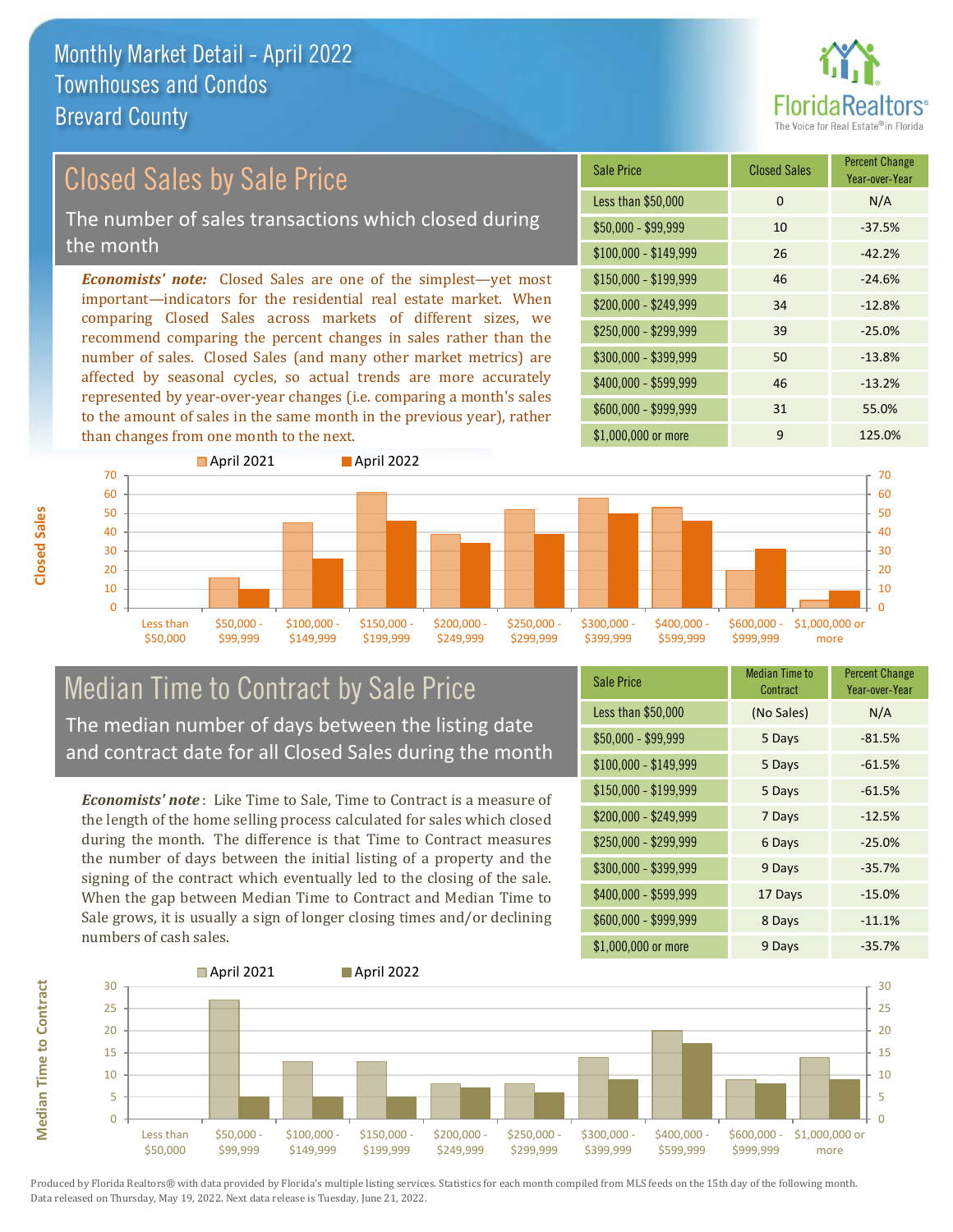

# New Listings by Initial Listing Price

The number of properties put onto the market during the month

*Economists' note:* New Listings tend to rise in delayed response to increasing prices, so they are often seen as a lagging indicator of market health. As prices rise, potential sellers raise their estimations of value—and in the most recent cycle, rising prices have freed up many potential sellers who were previously underwater on their mortgages. Note that in our calculations, we take care to not include properties that were recently taken off the market and quickly relisted, since these are not really *new* listings.





### Inventory by Current Listing Price The number of property listings active at the end of the month

*Economists' note* : There are a number of ways to define and calculate Inventory. Our method is to simply count the number of active listings on the last day of the month, and hold this number to compare with the same month the following year. Inventory rises when New Listings are outpacing the number of listings that go off-market (regardless of whether they actually sell). Likewise, it falls when New Listings aren't keeping up with the rate at which homes are going off-market.

| <b>Current Listing Price</b> | Inventory | <b>Percent Change</b><br>Year-over-Year |
|------------------------------|-----------|-----------------------------------------|
| Less than \$50,000           | $\Omega$  | N/A                                     |
| $$50,000 - $99,999$          | 3         | $-76.9%$                                |
| $$100,000 - $149,999$        | 16        | $-66.0%$                                |
| $$150,000 - $199,999$        | 27        | $-25.0%$                                |
| \$200,000 - \$249,999        | 34        | 54.5%                                   |
| \$250,000 - \$299,999        | 43        | 38.7%                                   |
| \$300,000 - \$399,999        | 50        | 8.7%                                    |
| \$400,000 - \$599,999        | 54        | $-12.9%$                                |
| \$600,000 - \$999,999        | 59        | 47.5%                                   |
| \$1,000,000 or more          | 35        | 75.0%                                   |



Produced by Florida Realtors® with data provided by Florida's multiple listing services. Statistics for each month compiled from MLS feeds on the 15th day of the following month. Data released on Thursday, May 19, 2022. Next data release is Tuesday, June 21, 2022.

**Inventory**